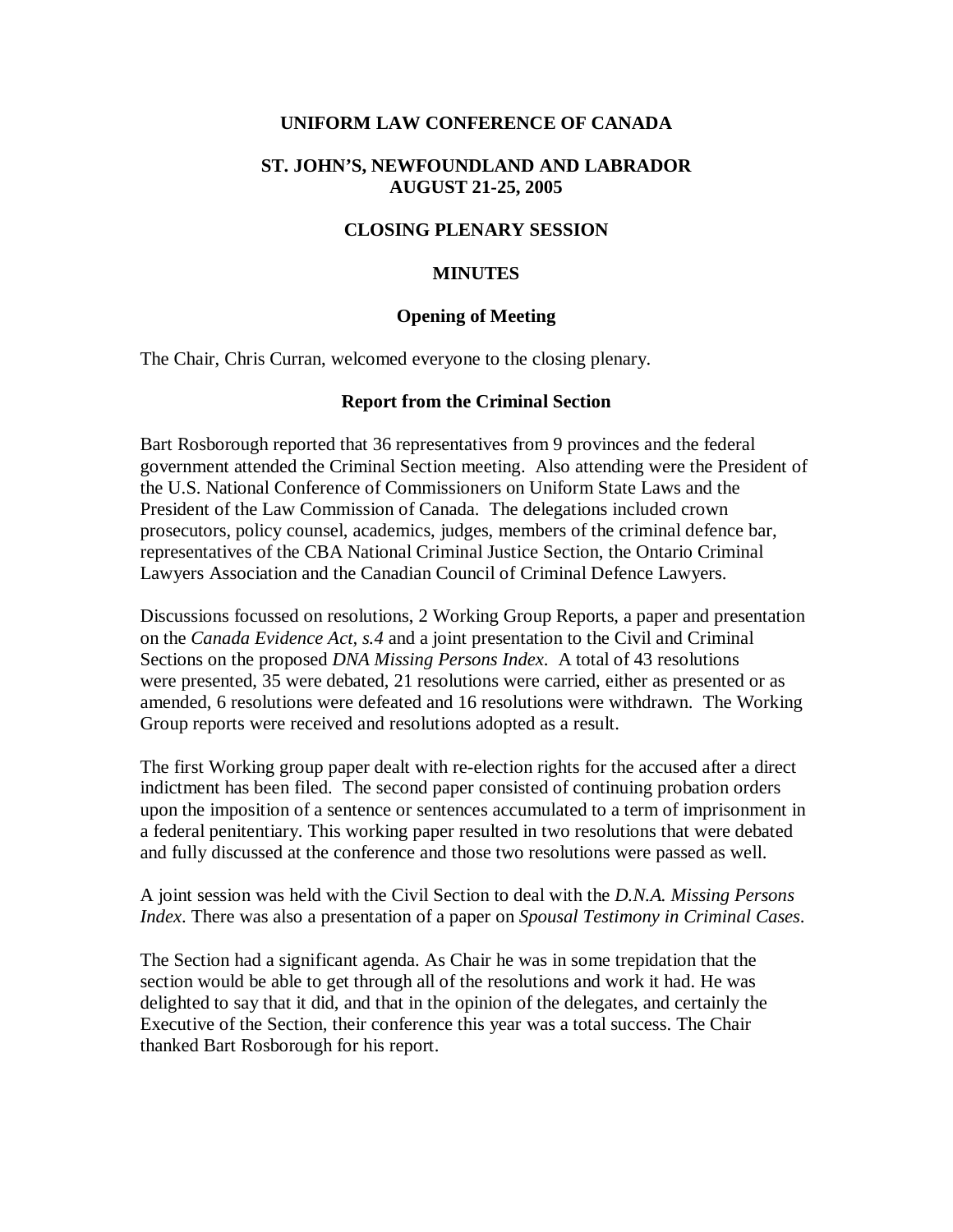## **Report from the Civil Section**

The Chair, John Twohig, reported that the work of the Civil Section includes representation of the Federal government, provincial ministry officials, law reform representatives, members of the Bar, and of course our special guests from Mexico, the United States and the Law Commission of Canada.

The Section completed its work on and adopted four new Acts. The first is the *Uniform Franchise Act*. This was an exhaustive review of franchises, which took four years to complete. It included not only the Uniform Act, but also two Uniform Regulations. The second is the *Uniform Limitations Act*, and Criminal Section colleagues will recall that limitations deal with the time periods that are set for the commencement of civil proceedings. This Act was very challenging intellectually. It required a full breath of knowledge in different areas. This project was led by Ministry officials chiefly, who did a marvellous job pulling this project together in two years.

The third Act is the *Uniform Charitable Fundraising Act*. Four provinces have already brought in legislation on this topic and the section thought the time was right to get into the field and bring in some uniformity before other provinces thought about the project. This project brought together people from all walks of life, those involved in the charities as businesses, their lawyers, members of the Bar, Ministry officials, people from the Federal Government involved in taxation matters etc. That project was completed in two years.

The fourth is the *Uniform [International] Commercial Mediation Act*. This dealt with a convention the United Nations had prepared. The project was led by a Federal Government team of Mannon Dostie and her group. *Commercial Mediation* now joins *Commercial Arbitration* as sort of two bookends of the same area.

The Section also dealt with amendments to the *Uniform Enforcement of Judgments and Decrees Act* and the *Interjurisdictional Enforcement of Civil Protection Orders*. There is a bit of a cross over here for both the Civil and Criminal sections in terms of dealing with domestic violence. That project needs a little more work and we expect that before the year-end, the amendments will be completed and on the ULCC Web site.

He commented that there seems to be no end to the work that is available. There are other projects which are continuing. These include projects involving the *Forms of Business Associations*, the *Interjurisdictional Class Actions* issues, *Arbitration of Family Law Disputes*, *Trade Secrets*, *Enforcement of Minimum Employment Standards and Tax Judgments* among the provinces, the *UNCITRAL Assignments of Receivables* issue and the *Hague Securities Act*. There was a joint session on the *DNA Missing Persons Index*. In addition, there was a discussion of a number of other projects.

He concluded by saying that his task as Chair, was made immensely easy by the support he received from his colleagues from Ontario. John Lee and Abi Lewis were always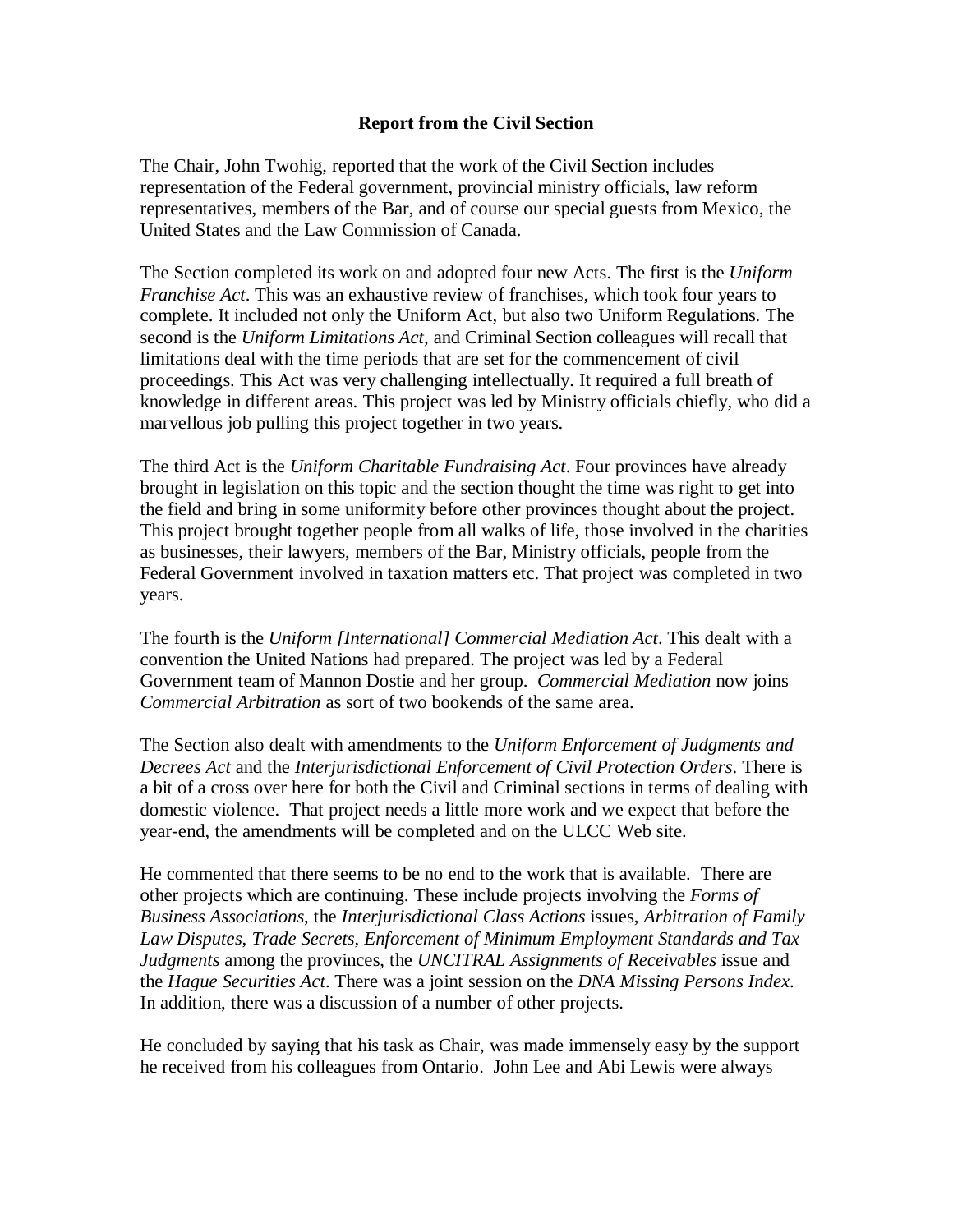there to assist in any way possible and this was much appreciated. The Chair thanked John Twohig for his report.

# **The Future of the ULCC Publications**

The Chair stated that this was a report arising out of the Opening Plenary Session. He reported that the Publications Committee had met on August 22. The Committee considered the issues as set out in the memoranda prepared by Tim Rattenbury, Arthur Close and Peter Lown. After wide ranging discussion, it was agreed that the question as to whether the ULCC should discontinue publication of the Proceedings in the interest of cost efficiency should be left open at this point in time. The initial preference of the Committee was that the Proceedings should continue to appear in hard copy as the official record of the ULCC activities and decision making processes and that the Proceedings should continue to set out the substance necessary to support that record.

However, there was general recognition that an effective policy statement was required on the format in which the Proceedings should be prepared and in which individual items might be presented for publication in this record.

There was also general agreement that the Web site should serve as the principal site for presentation of background information and research. There was also agreement that policy guidelines as to the preparation format for documents on the Web site should be as clear as possible and broadcast widely to researchers and others preparing documents for the ULCC. We will continue to work with Arthur and Marcus in making sure that there is greater consistency between the documents that appear in the Proceedings and the documents that appear on the Web site.

Finally, there was recognition that a great deal of work needed to be undertaken to bring the ULCC Consolidation of Uniform Acts up-to-date, in terms of both content and format. It was suggested that a protocol for dealing with amendments to Uniform Acts was required and that a list of statutes requiring amendment should be prepared.

This is an Item that Arthur Close raised on the floor of conference during the week and the Committee believes that this is an item that should be addressed quickly. It was thought that the list of outstanding items that need to be brought up-to-date might be primarily made up of non-commercial law strategy statutes as the CLS list was up-to-date as of the completion of Phase 2 of the Strategy. It was also agreed that the publication format of the Consolidation as currently configured was not as efficient as it might be and should be reviewed. There is some concern that even the size of the paper and the size of the binder are odd sizes by comparison to normal publishing formats, and that we could probably do something to make this more cost-effective.

The Committee agreed, in the interest of examining more cost-effective ways of doing the publications that: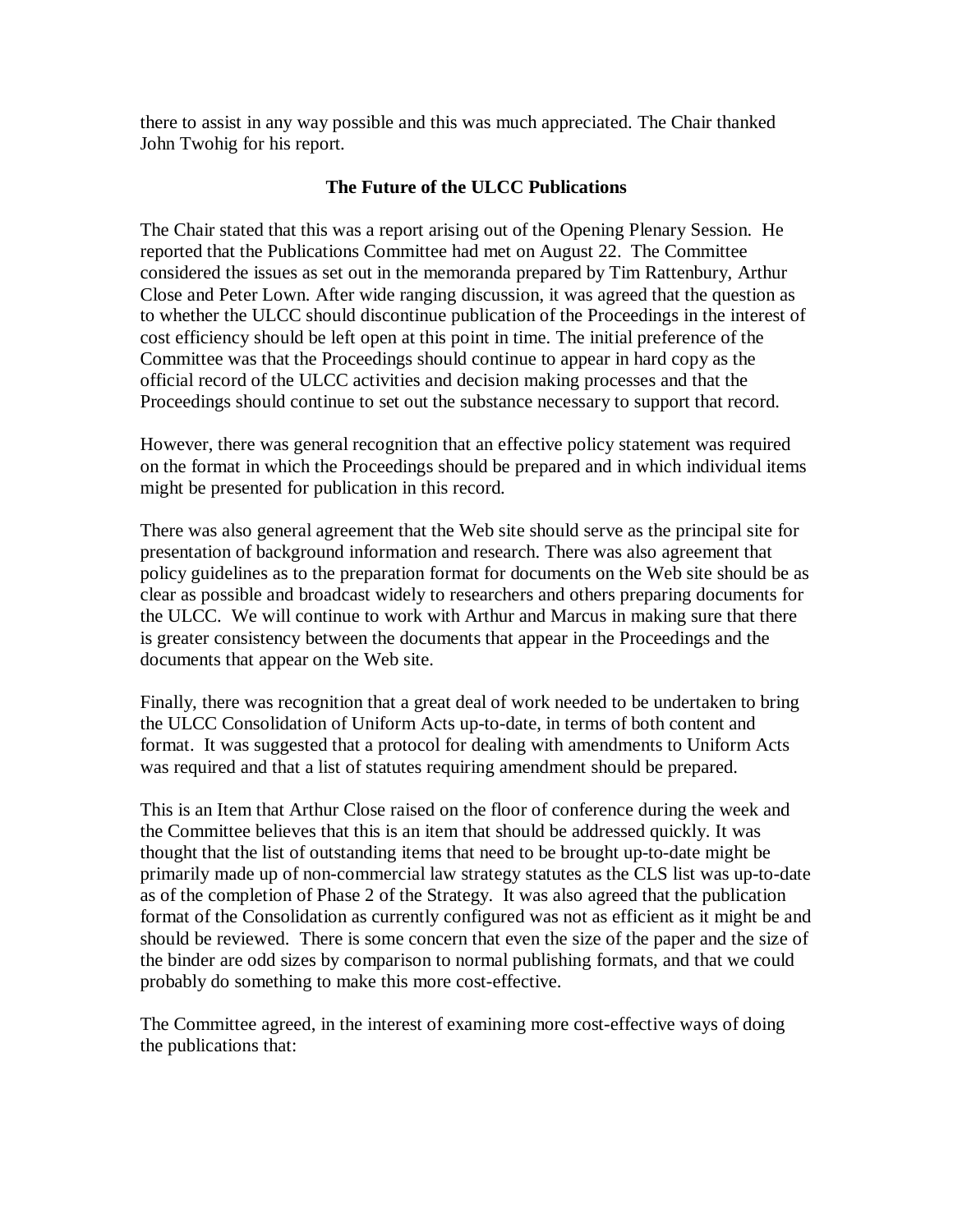- 1. Arthur Close prepare a Reference for Proposals for general distribution to legal publishers in Canada and the United States, seeking interest in the general carriage of all three ULCC publication vehicles. Arthur has already distributed to the group a Reference for Proposals, which will be sent out within the next few weeks. He will report back to the Conference at a later date.
- 2. Peter Lown agreed to provide a document on a revised formatting model for the Proceedings. Peter has already retrieved some work that was previously done on the Arbitration Act. This provides a very good model on how the decision making process might be tweaked in the Proceedings and how the volume of materials included in the Proceedings might also be adjusted to make that document more effective and less costly.
- 3. Susan Amrud and Chris Curran agreed to prepare a list of Acts requiring amendment before the September meeting of Legislative Counsels, set for Regina this year. Chris has agreed to consult with Tim Rattenbury, and with staff in his own Department, for assistance in up-dating the list. Susan will have a chat with Ian Brown, the Legislative Drafter from Saskatchewan who will be participating in the September meeting. Chris will also follow up by telephone call to Brian Greer, Chair of our Drafting Section.

# **Timing of the 2007 Annual Conference**

This was a follow-up item from the Opening Plenary. The Chair sought input from the delegates on the timing of the 2007 annual conference in Prince Edward Island in order to respond to a request from the Acting Deputy Attorney General that the 2007 annual conference be held in September or October rather than August. He asked the delegates if their jurisdictions were willing to accommodate P.E.I. He commented that the date that has been discussed by the Executive Committee is the week following Labour Day. The response from the delegates was positive.

It was agreed that the new President, or the Immediate Past President, would write to Mr. Edison Shea, Acting Deputy Attorney General, indicating that the Conference is willing to accede to the request, for one occasion, and suggesting that the 2007 annual conference be held mid-September.

### **Report from the Nominating Committee**

Bart Rosborough stated that he was pleased to announce that the Criminal Section had elected Dean Sinclair from Saskatchewan, as its Chair for 2005-2006 and it has selected Michel Breton from Quebec, as the nominated Chair for 2006-2007.

John Twohig was pleased to confirm that Russell Getz from British Columbia is the new Chair for the Civil Section and that Lynn Romeo, from Manitoba is the nominated Chair for 2006-2007.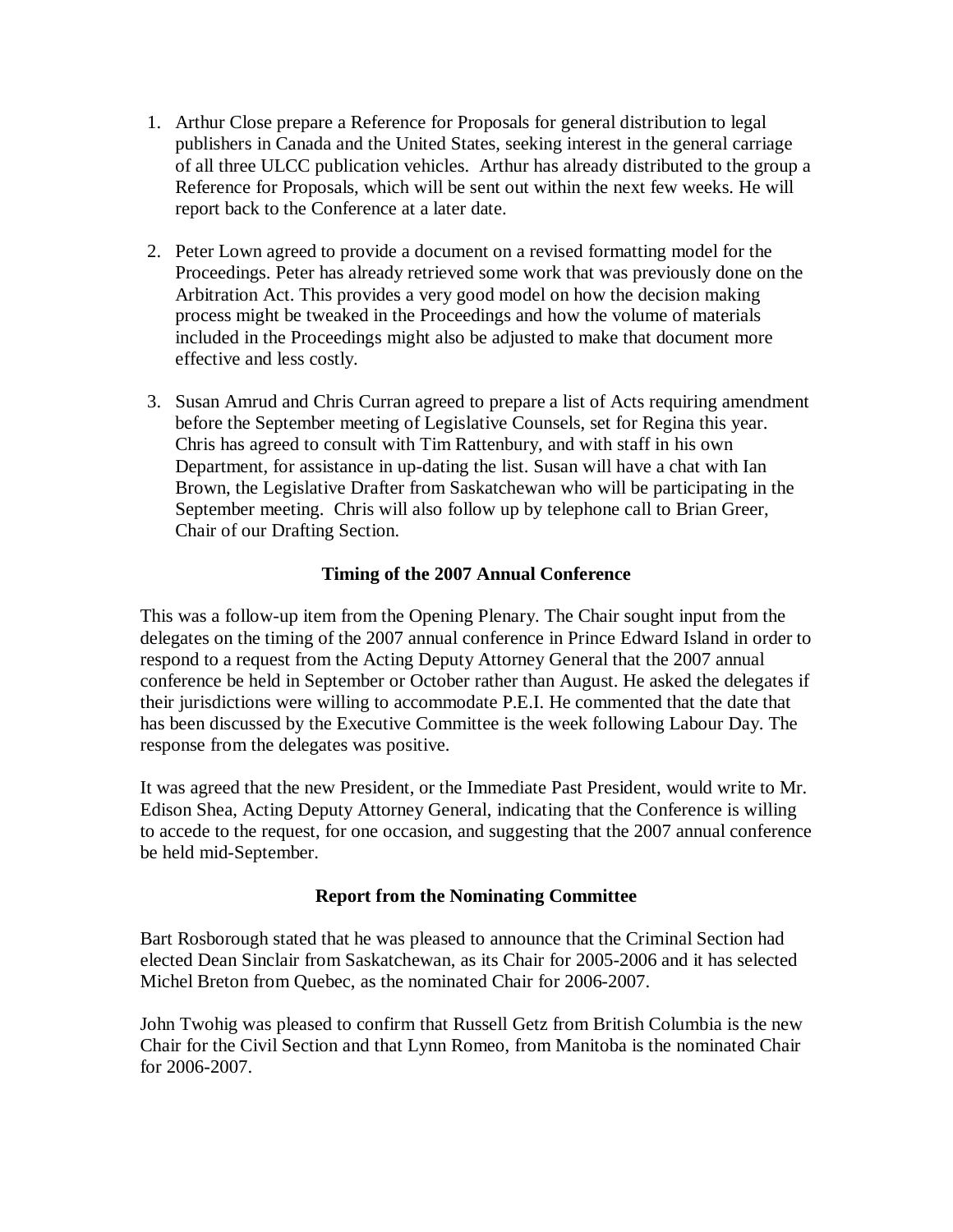Chris Curran reported that John Twohig from Ontario will be the Vice-President. A round of applause was given to the new members of the Executive Committee.

### **Comments from the Outgoing President**

The Chair commented that this has been a very busy year for him. The Conference is alive and well and is extremely active. He was very pleased throughout the year with initiatives on cooperation with our American and Mexican friends. He feels as a result of the visit which he and John Twohig had in Pittsburgh and the discussions in the past week with Howard Swibel, Curtis Reiz and Jorge Sanchez Cordero, that this initiative is well under way. He is excited with the commitments that have been made for undertaking work over the next year. He is amazed that the conference continues to attract so much interest voluntarily from across the country, not only within government circles, but also from the private Bar and from industry. It is amazing that people are willing to participate in our work for very little remuneration. That speaks volumes to the esteem in which the Conference is held, not only in government circles, but also outside.

He was very pleased that in the past week, we were able to renew our contacts with the Law Commission of Canada and that Yves LeBouthillier was able to attend the conference. He was pleased to be able to report that discussions were initiated throughout the week with the Law Commission of Canada about ongoing projects with them. The Conference is looking forward to working with Yves LeBouthillier, Rod Wood and the Commission in the course of the coming years.

He commented that it wasn't an accident, when the Minister of Justice for Newfoundland and Labrador came to speak on Tuesday morning, that he indicated he was interested in our work and that he had had meetings at the national and international level, wherein the kinds of projects that we are working on are of interest. The Minister indicated he was prepared to speak to the Premier and to other Premiers about the work that the ULCC is engaged in. He believes that this speaks well for the work of the Conference.

He then thanked the members of the Executive Committee with whom he had the pleasure of working this year. John Twohig on the civil side and Bart Rosborough on the criminal side have made his job an easy one throughout the year. He commented that words are not enough, but he wanted to thank Claudette Racette for her scrupulous attention to detail. Stating that Claudette is always there, and so he could tell Rob Finlayson, as incoming President, that he can rest assured that he has constant and steady assistance from Claudette and that should be of great comfort to him as he embarks upon his year as President. He then thanked Claudette Racette. A round of applause followed.

He also thanked our funding partners, Justice Canada, the provinces and territories for their ongoing support of the Conference, and Industry Canada for its support of the Commercial Law Strategy.

He then thanked the members of his Organizing Committee: Paul Nolan, Heather Jacobs, John McDonald and Carol Prosser, his Executive Assistant, who has been worked in the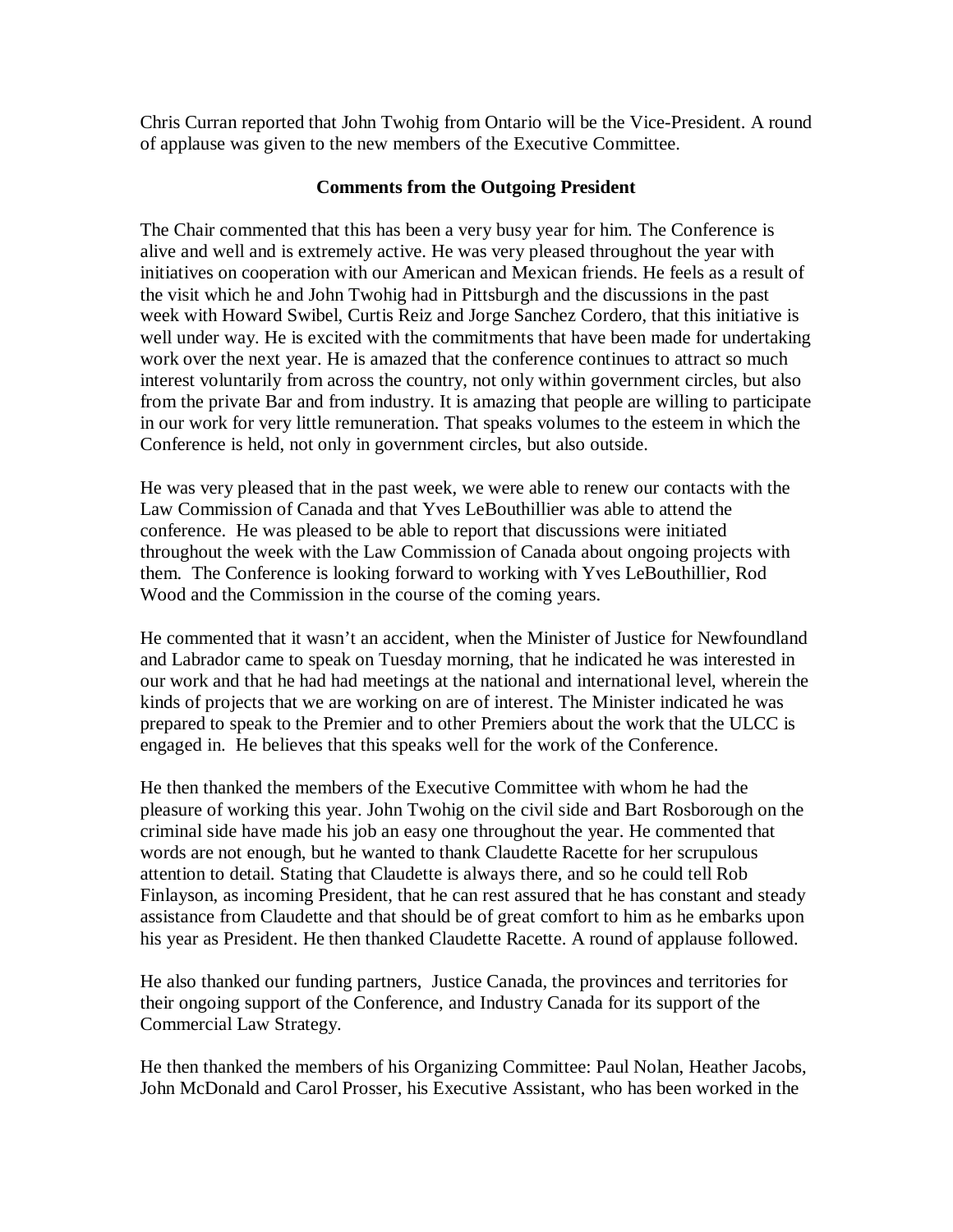secretariat office throughout the week. He informed Rob Finlayson that his assistant will get to know Claudette Racette very well and will get to know the Chairs of the Sections. This is a big task. The goodwill from across the country makes it happen. He thanked Carol Prosser for her willingness to do the work over the past year, which required on many occasions, that she come in early and stay late. She did that without complaint and for that he was very grateful.

He then turned the meeting over to the new President.

Rob Finlayson stated that he was very pleased that his first task of responsibility was to offer to Chris Curran, Paul Nolan, Heather Jacobs, John McDonald and Carol Prosser the sincere appreciation of all of the delegates for having hosted the 2005 annual conference and for having done such a wonderful job. He the asked the delegates to join him in a round of applause for the Organizing Committee.

Having participated in the organization of one of these conferences, he knows the amount of work that went into it. Chris had dual responsibilities this year, being President and in charge of hosting the event. He thanked Chris on behalf of the delegates. A round of applause followed.

### **Ongoing Cooperative Efforts among the ULCC, NCCUSL and MCCUSL**

The Chair asked Gregory Steele to speak to this issue. Greg was pleased to report that following discussions that took place this year, and during this week, with representatives of the NCCUSL and MCCUSL, he was pleased to bring forward the following Resolution.

**MOVED THAT** the Executive of the Conference be authorized to enter into discussions with the National Conference of Commissioners on Uniform State Laws (NCCUSL) and the Mexican Conference of Commissioners on Uniform State Laws (MCCUSL), and if it deems appropriate to do so, to enter into a Memorandum of Understanding with them, pursuant to which the three organizations would agreed to work together to develop and promote the implementation of harmonized legislation and the implementation of certain international treaties such as work to include the establishment of joint working groups to study agreed upon subjects and to prepare harmonized legislation and collaborative efforts to promote to their respective governments the implementation of such legislation and agreed upon international treaties. The motion was carried.

### **Remarks from the New President**

Rob Finlayson stated that he sees his primary responsibility as ensuring that the excellent work of the Uniform Law Conference of Canada continues both on the criminal and civil sides. He stated that with respect to the Commercial Law Strategy, his ego is not so big as to interfere in the tremendous work that is going on as we now embark on Phase 3. He knows that they are very well supported in that. He hopes that he can ensure that that excellent work continues. Similarly with reference to the resolution that had just been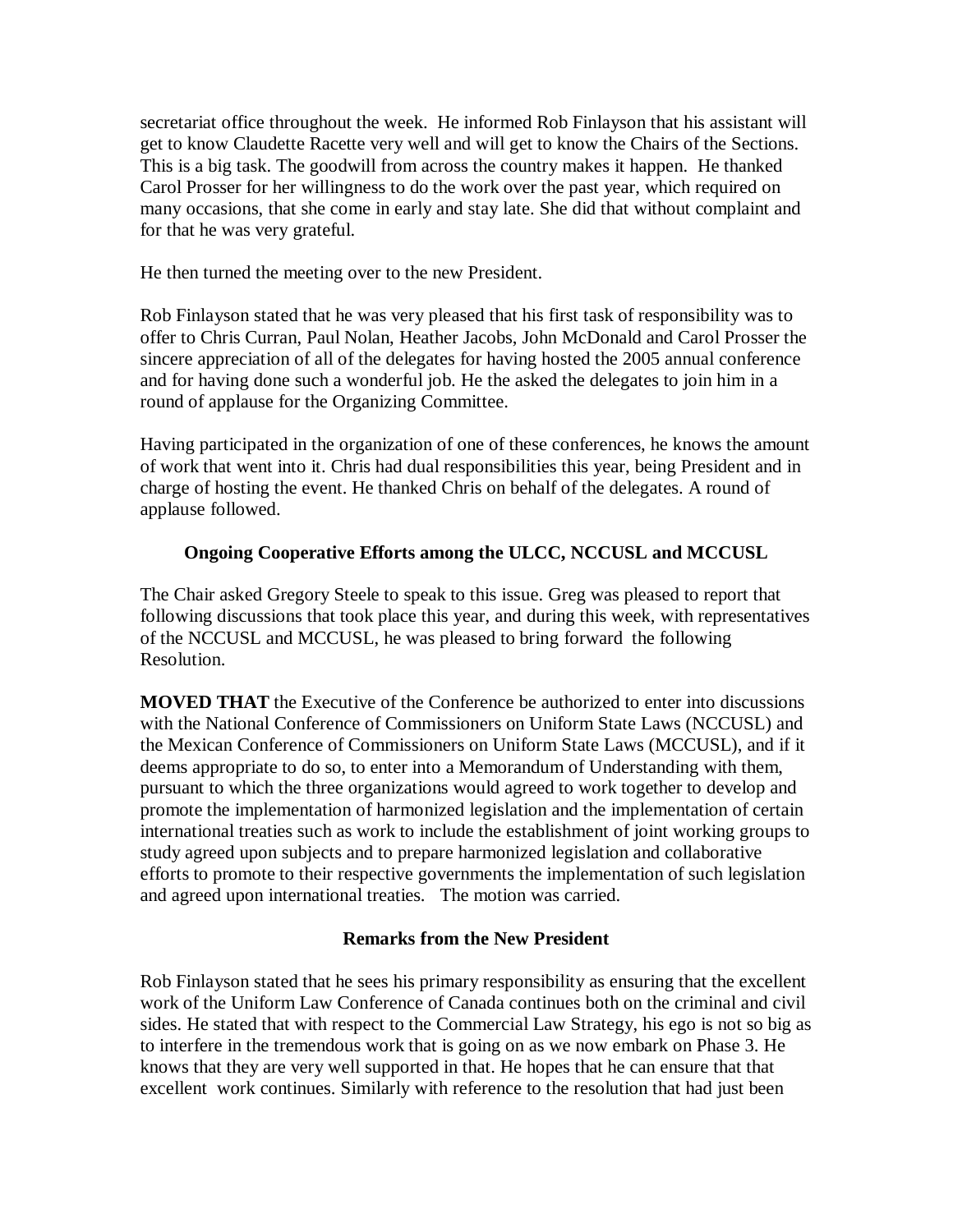passed with respect to the work of Canadians, Americans and Mexicans, he will do everything he can to ensure that this excellent work continues.

He commented that the one nice thing about taking over as President of this Conference is the tremendous support that one enjoys from the Past Presidents, from the current Executive and from all the delegates. Not only does he know that he has that support, he also has a very strong team back home in Manitoba. The new Deputy Minister, Ron Perozzo, is a former delegate to the Uniform Law Conference. He knows that Manitoba will be a strong supporter of the work that he will do and the work that the Conference will continue to do.

He stated that we will hopefully focus on some Civil Section/Criminal Section joint projects over the next year or two. He thinks that the idea of the two Sections working in close cooperation on issues that cut across their jurisdictional lines is an excellent way of bringing the two Sections together. He knows that there is strong support on the criminal side for doing that and hopefully, the Executive Committee can ensure that that work continues. He will look forward to getting his COMMUNIQUÉ out along with input from the rest of the Executive; the first one is due in October. He knows that he can count on the tremendous support from Claudette Racette that Chris Curran has referred to. He encouraged the delegates to send him an e-mail if there are any issues that they would like to raise with him.

# **Report from the Host Jurisdiction for the 2006 Annual Conference**

Nolan Steed stated that he and Peter Lown would be presenting the report. First of all, he wanted to thank the Newfoundland and Labrador Organizing Committee for the excellent standard that they have set for Alberta to follow as they organize for the Edmonton conference. Again, Newfoundland and Labrador has shown that they continue to be a friendly and generous host and he thank them for that. Alberta will be pleased to welcome delegates to Edmonton in 2006, from August 20 to 24.

He reported that they would be hosting the opening reception in the Winspear Performing Arts Centre, which is a fine centre in the middle of Edmonton. The barbecue will be at the Fort Edmonton Park, which is a recreation of historic Edmonton. There will also be a ball game. The banquet will be in the University of Alberta Faculty Club, which they chose because it is posed on the edge or the beautiful valley area in Edmonton.

Peter Lown then stated that in the package of material that delegates had before them, there was general information about Alberta, and if delegates want to build a vacation around the trip there, there are some wonderful spots across the province that they can visit. He believes that there is something there for everyone. There is also information about the city itself, including a number of areas that where social events will take place.

The Sutton Place Hotel will be the conference hotel. There is always the admonition, encouragement or plea from the conference organizers to use the host hotel. There is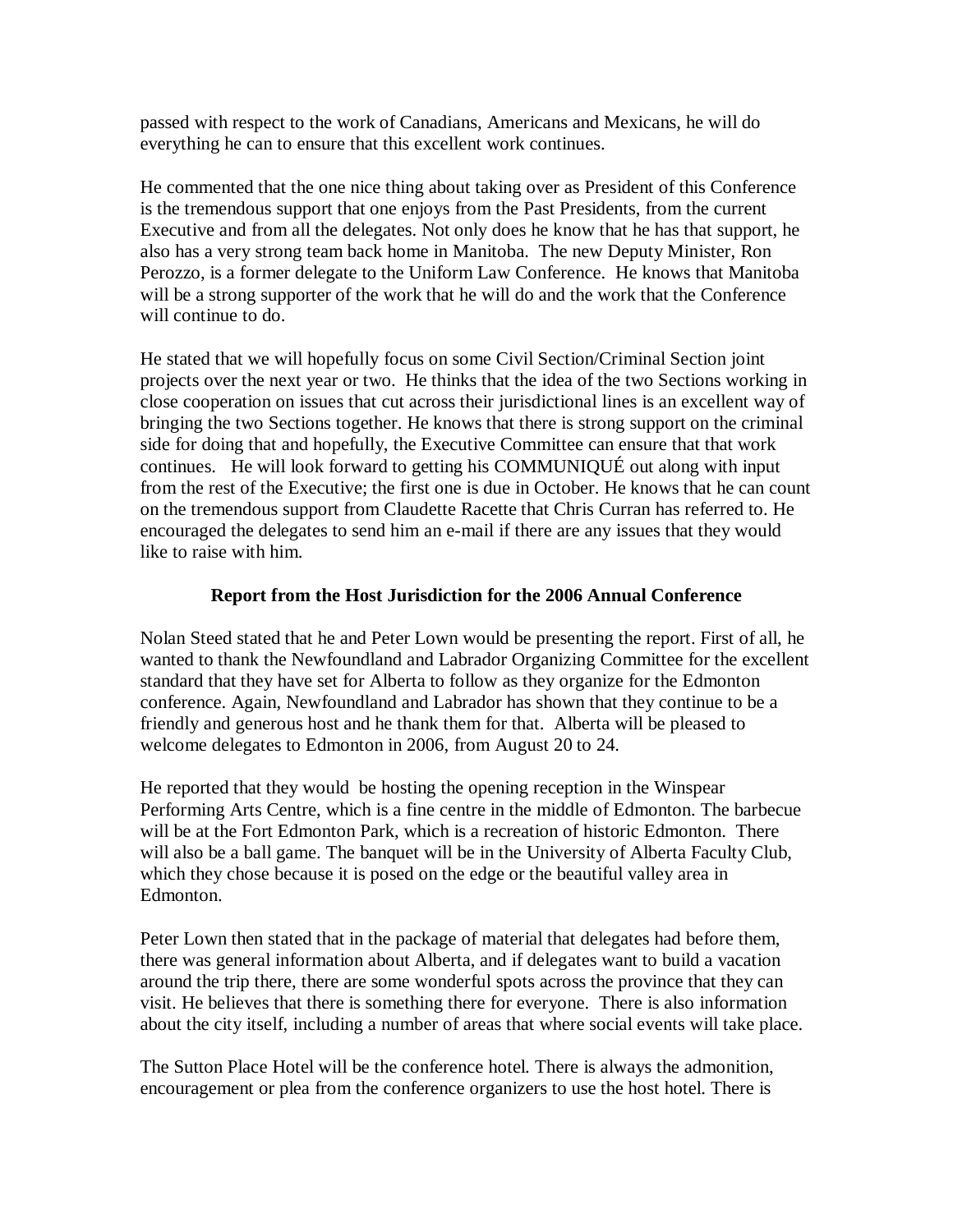always a target room night number to meet when one uses the host hotel. He could encourage delegates to do that for two reasons. One is that when Sutton Place took over what was formally the Hilton Hotel, they began a pretty aggressive renovation process which has produced a very comfortable and lovely hotel. The Committee has inspected the floors and the delegates will have all upgraded deluxe rooms. The second reason is that they have aggressively negotiated a very competitive \$121 per night room rate.

He encouraged delegates to take advantage of their time in Edmonton. He outlined a number of interesting sites to visit that are within walking distance from the hotel. Monday night will be a free evening since the Fringe Festival will be on at that time. There will be between 50 and 70 stages in the Strathcona area.

He encouraged delegates to attend. The Organizing Committee looks forward to seeing everyone next year and they hope that they can accommodate everyone in the style for which Paul and Chris and other people in Newfoundland have set the standard.

## **Report from the Host Jurisdiction for the 2007 Annual Conference**

Madelyne Driscoll commented that barring anything unforeseen, Prince Edward Island looks forward to hosting the 2007 annual conference. For delegates who might know a little bit about the Island, it has a lot to offer in terms of social activities, although it will be somewhat difficult to follow Newfoundland's footsteps. She looks forward to working with others on the committee and to providing a good venue and a nice time for everyone who is able to come.

### **Other Business**

# **Cooperation with the Law Commission of Canada**

The Chair referred to a statement made by Chris Curran earlier about the meeting that was held with the Law Commission of Canada the previous day and advised delegates that minutes of that meeting were now available for circulation through Chris Curran. He was pleased with the interest that was demonstrated and hopes that we can forge a strong relationship with the Law Commission of Canada. He thanked Yves LeBouthillier, the President of the Law Commission of Canada.

### **Acknowledgements**

Arthur Close, commented that we cannot let the occasion pass without noting that Gregory Steele, who has been a member of Conference Executive for the past three years will have completed his year as Immediate Past President. Arthur has been close to Greg, and knows the tremendous contribution that he has made, He wanted to move a Resolution which is sort of cumulative on the presentation that was made the previous night thanking Greg for all of his efforts in the past three years. The motion was seconded by Kathryn Sabo. Motion passed. A round of applause for Greg Steele followed.